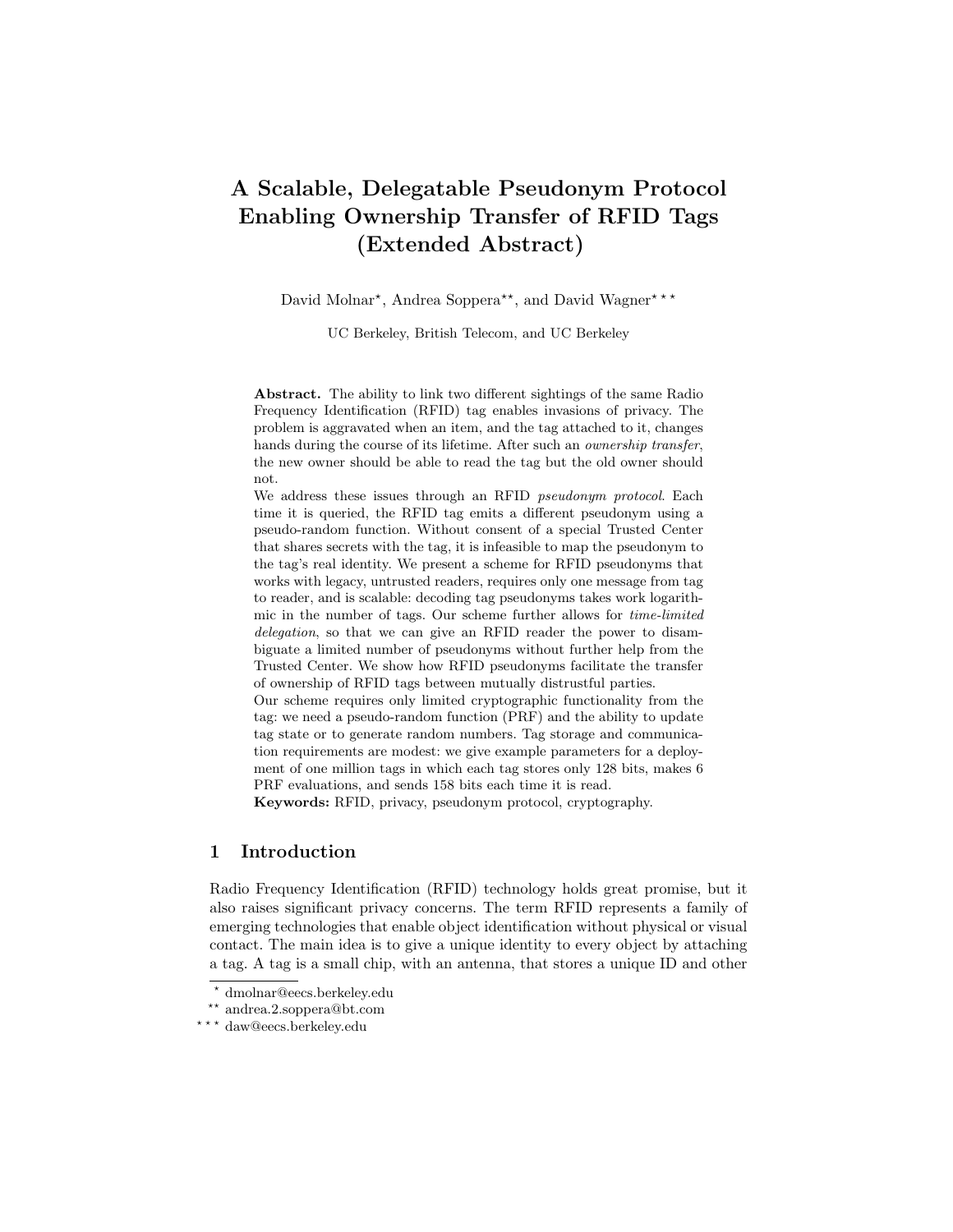information which can be sent to a reading device. The reading device uses a database to link the tag ID with information about the object it is attached to.

Today's RFID systems do not authenticate the tag, so it is easy for an attacker to impersonate other tags. This allows an attacker to mislabel goods for illicit gain, e.g. causing an expensive item to be reported as a cheap one at checkout time. Future systems will need to provide a way for readers to authenticate tags and prevent such impersonation attacks.

The other main concern in RFID systems is the privacy of the user. Today, tags can be read remotely and invisibly by any reader. This leads to unwanted consequences, such as the surreptitious tracking of objects and people through time and space. For instance, any party could use the RFID tags to track people's movements without authorization, since the ability to recognize an RFID tag allows for tracking items, and by extension, the people associated with them. A future protocol should prevent unauthorized readers from violating the privacy of users.

Some of the early work in this area has proposed protocols for mutual authentication between the tag and the reader [9, 6]. Mutual authentication protects privacy, because the tag can insist that the reader authenticate itself and prove it is authorized before releasing the tag identity. However, mutual authentication is overkill for many RFID applications, because in most cases we simply want to know the tag's identity, and mutual authentication incurs an unnecessarily high performance overhead. Moreover, these mutual authentication schemes cannot be used with existing standard reader protocols. It would be better to have solutions that are compatible with legacy readers, which can only read and pass along a tag identifier.

We propose a cryptographic scheme that protects privacy while retaining many of the legitimate benefits of current RFID technology. The main idea is to introduce an RFID pseudonym scheme and to use a Trusted Center (TC) to enforce the desired privacy policy and limit which readers may read each tag. Each time the tag is read, it generates a new pseudonym and sends this pseudonym to the reader. The Trusted Center is able to decode this pseudonym and obtain the tag's identity. Online readers can simply contact the Trusted Center and request that the pseudonym be decoded (if allowed by the privacy policy). In addition, we provide mechanisms so that the decoding can be performed anywhere in the network, enabling us to support legacy readers and offline operations.

Our scheme provides two new features not seen in prior RFID protocols, namely time-limited delegation and ownership transfer. Delegation enables a reader to decode a particular tag's pseudonyms without any further assistance from the Trusted Center, by transferring the secrets associated with that tag to the reader. Time-limited delegation allows to provide a controlled form of delegation, where the reader receives only the ability to recognize the next  $q$ pseudonyms for this tag (where  $q$  can be chosen arbitrarily). We can use timelimited delegation to reduce the exposure if an adversary breaks into the reader: instead of losing the secrets for all tags for all time, we lose only what was delegated to that particular reader. Delegation also gives us a way to tolerate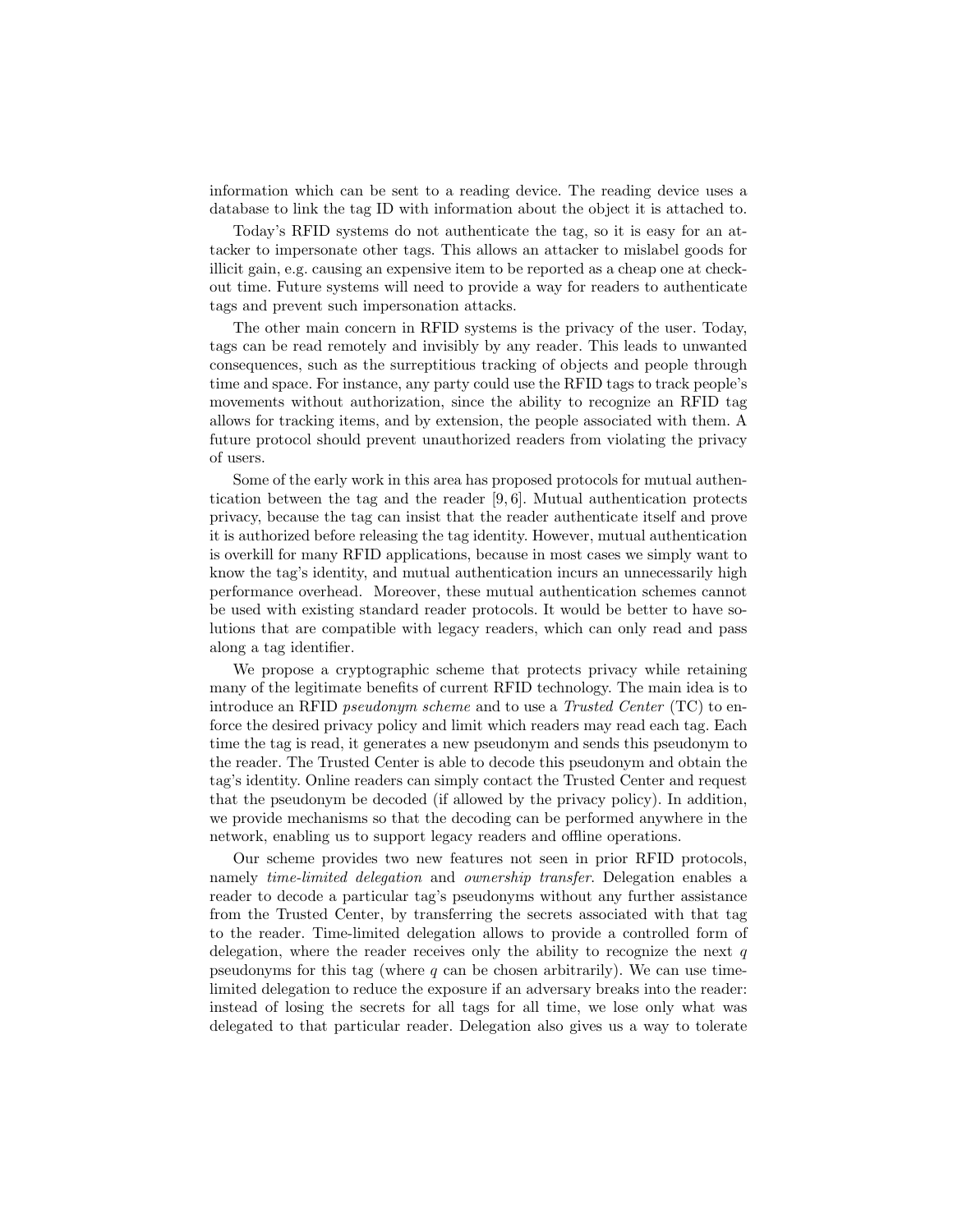poor quality network connections between the reader and Trusted Center, since the reader does not need network access once it has received its delegated secrets. Finally, we show how to use delegation to help Alice and Bob, who both trust the same Trusted Center but do not trust each other, securely transfer an RFIDtagged item from one to the other. After the transfer, Bob has assurance that Alice can no longer read the RFID tag on the item, even though she could before. Our methods for ownership transfer require minimal or no online interaction by the Trusted Center itself.

We present two versions of our scheme. The first version stores a counter on the tag and provides all of the features discussed so far. For tags that do not support any form of writable non-volatile state, we also design a second version that requires only a random number generator and read-only state. However, this second version does not support time-limited delegation or ownership transfer.

Our scheme seems to be practical. It can leverage the existing infrastructure of readers. The tag need only provide support for symmetric-key cryptography and either a counter or a random number generator. These requirements appear to be reasonable for a large class of RFID applications, including many deployments that have already raised significant privacy concerns.

# 2 Towards a Secure RFID Tag Protocol

We begin by outlining the features our protocol is designed to provide and some of the key challenges in achieving these goals.

Pseudonyms. Our main goal is to allow authorized readers to identify and authenticate the RFID tag, while preventing unauthorized readers from determining anything about the identity of tags they interact with. One possible approach would be to require readers to authenticate themselves to the tag before they are allowed to read its contents; however, this would require changing the communication protocol between tags and readers, and thus would mean that existing readers would have to be replaced. Therefore, our approach is to build a RFID pseudonym protocol [8]. In our scheme, the RFID tag replies with a unique pseudonym that changes each time it is queried. The pseudonym is generated based on some secret key that is stored on the tag and known to authorized readers, so that authorized readers can identify the tag. However, without that secret, the pseudonym provides no information about the tag's identity. In particular, pseudonyms are unlinkable, so that unauthorized readers will be unable to tell if two pseudonyms came from the same tag. In this way, possession of the secret key controls the ability to link sightings of the same tag.

The tag-reader protocol is very simple: the reader interrogates the tag, and the tag responds with its current pseudonym. Our use of pseudonyms allows the scheme to be compatible with legacy readers, because the reader does not need to know anything about the way that pseudonyms are generated or decoded. Instead, the reader can forward the pseudonym it received to some other entity, and that other entity can recover the tag's identity from the pseudonym.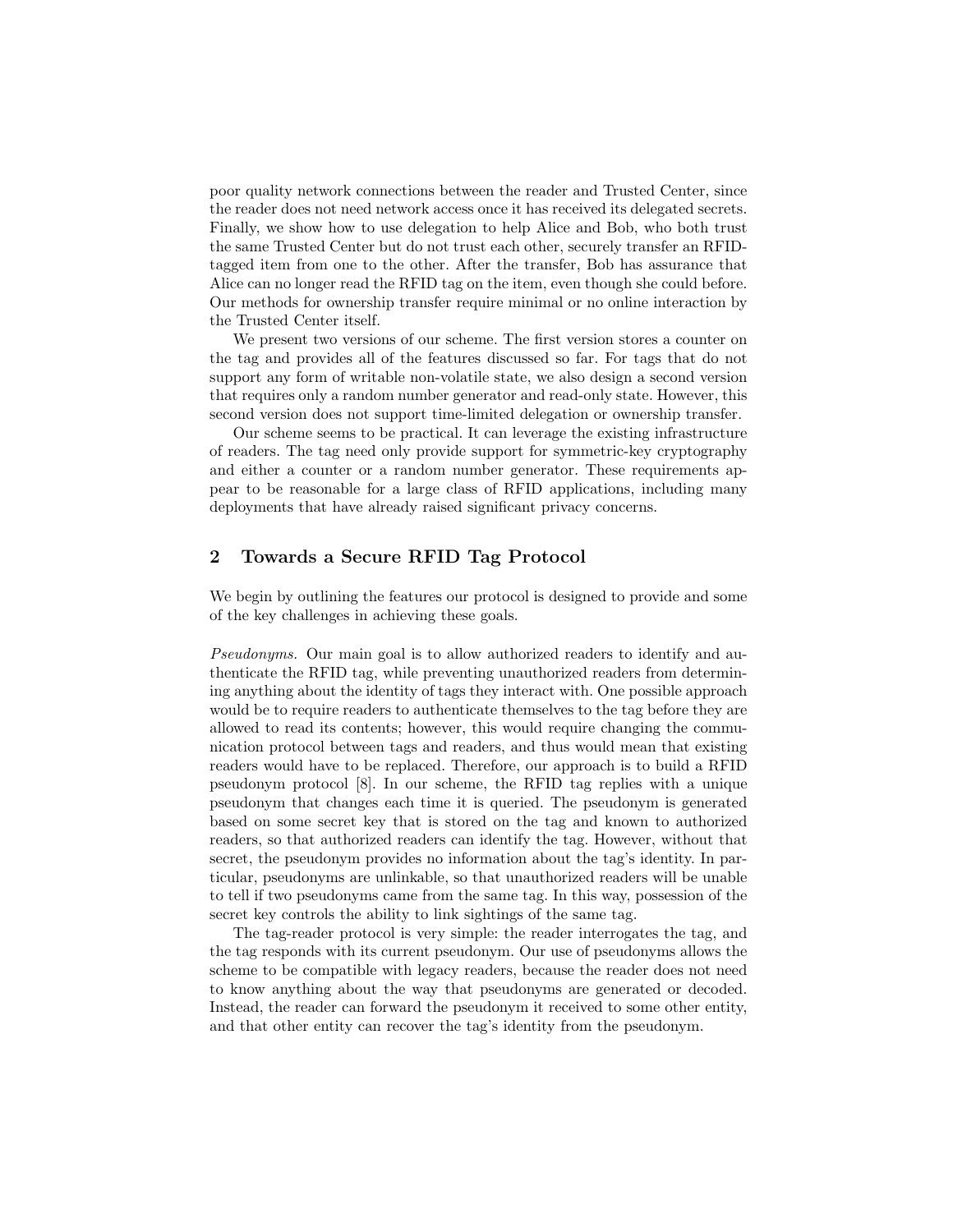Privacy. It is important to be able to specify a privacy policy for each tag, restricting which readers are authorized to read that tag. Our architecture includes a central trusted entity, which we call the Trusted Center (TC), whose role is to manage and enforce these privacy policies. When a tag is enrolled into the system, it is loaded with a secret key generated for it by the TC. The TC keeps a database listing, for each tag, the secret key provided to that tag, the information associated with that tag (such as its identity), and that tag's privacy policy. Given any pseudonym from an enrolled tag, the TC can decode the pseudonym and determine the identity of the tag using the secret keys stored in its database.

Note that we do not require the existence of a single global Trusted Center that is trusted by everyone in the world. Although it would be possible to set up a worldwide key infrastructure with a single globally trusted root (e.g., administered by a consortium of tag manufacturers), this is not necessary. For example, a library deploying RFID could act as its own Trusted Center, enrolling a tag and writing secrets to it when the tag is applied to a library book. If libraries do not need to read each other's tags, then no library need trust any other.

In our system, the Trusted Center acts as a trusted third party that manages the privacy policy associated to tags. We envision that the Trusted Center might provide a way for the owner of each tag to specify a privacy policy for that tag, listing which readers are authorized to decode this tag's pseudonyms. Manufacturers might also specify a default policy when the tag is created, allowing us to support both opt-in and opt-out policies. When the Trusted Center receives a request from some reader to decode a particular pseudonym, the Trusted Center can decode the pseudonym, consult the tag's privacy policy, and decide whether to reveal the tag's identity to this reader.

This provides a simple way for users to delegate access only to specific readers. In the future, a RFID infrastructure might consist of thousands or even millions of RFID readers deployed across the planet, and we need a way for legitimate readers to read the tag. In a naive implementation, the Trusted Center might give a copy of the tag's secret key to each reader that is authorized to read the tag. However, this form of delegation is too coarse-grained, because the reader then permanently receives the ability to identify this tag for all time. We may not wish to place this much trust in every RFID reader that ever encounters the tag, because then compromise of any one reader could endanger the privacy of many users. The challenge is to provide time-limited delegation, where a reader's ability to read a tag can be limited to a particular time period.

Time-limited Delegation. Controlling delegation is easy if all readers are online the reader can simply act as a dumb relay, passing on the pseudonym from the tag to Trusted Center and letting the TC reply with the identity of the tag (if permitted by this tag's privacy policy). However, this approach requires a costly interaction between the reader and TC every time a tag is read. Because today's readers may repeatedly broadcast queries to all tags within range at a rate of 50 times per second or so, the burden on the TC and the database may be very high: if there are 10 tags within range, we require 500 round-trip interactions per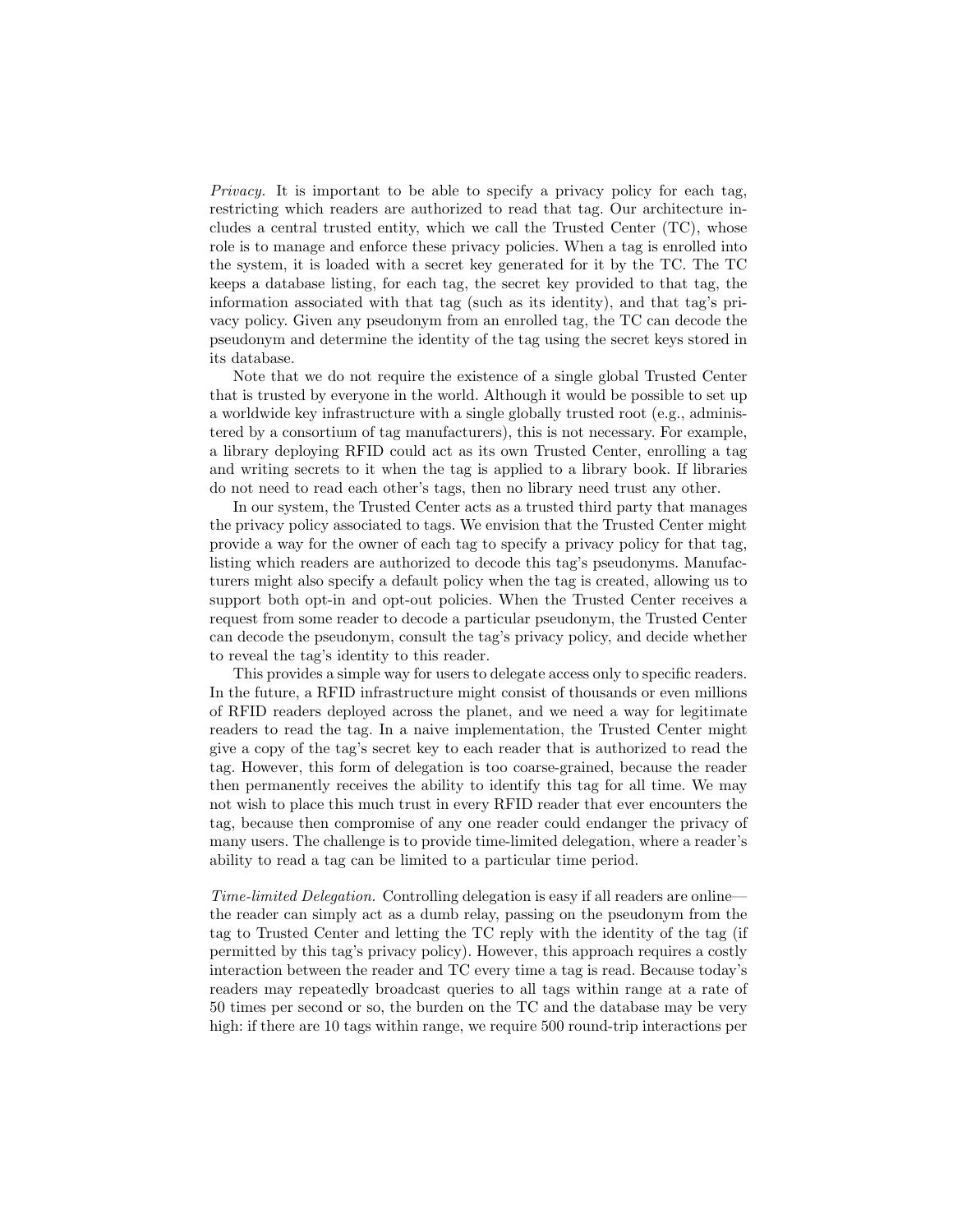

Fig. 1. The Trusted Center delegates access to two different readers.

second with the TC, multiplied times the number of readers. We instead focus on the problem of offline delegation.

In our scheme, the TC can compute a time-limited secret that provides only the ability to disambiguate pseudonyms for a particular tag for a limited number of times. In particular, the TC computes a secret that allow to recognize the next q pseudonyms from this tag, where  $q$  is arbitrary and can be specified by the privacy policy. This secret can be communicated to the reader through any secure channel, and for the next  $q$  tag-reads the reader does not need to interact with the TC in any way. After reading the tag  $q$  times, the reader loses the ability to link tag readings and must contact the Trusted Center to ask for re-authorization. (See Figure 1.)

Delegation is helpful for cases where readers have intermittent or low-bandwidth connectivity. When a reader first sees a tag it is unable to recognize, the reader can send the pseudonym it received to the TC. If this reader is authorized for this tag, the TC can return not only the tag's identity but also a secret that allows reading the tag for a limited time—say, for 1000 queries—without requiring further interaction with the TC. Delegation provides benefits even for online readers, because the locality in tag sightings can be used to greatly improve performance and reduce communication with the TC.

Our scheme also supports recursive delegation: after we delegate to Alice limited-access to the tag, she can further re-delegate to Bob the power to query this tag, and Bob can further delegate to Carol, and so on. Moreover, the rights delegated can be limited arbitrarily at each step. For instance, if Alice receives a secret that lets her identify the tag for the next 100 queries, she can compute a secret for Bob that will let him read the tag for the next 40 queries, a secret for Bill that lets Bill read the tag for the 30 queries after that, and so on. To the best of our knowledge, no previous protocol for RFID privacy has addressed delegation, let alone provided support for recursive delegation.

Ownership Transfer. A related problem to delegation is that of ownership transfer, where Alice gives an RFID-tagged item to Bob. After the transfer of ownership, Bob should be able to read the item but Alice should not. Pseudonyms allow us to cleanly deal with ownership transfer from Alice to Bob. If Alice has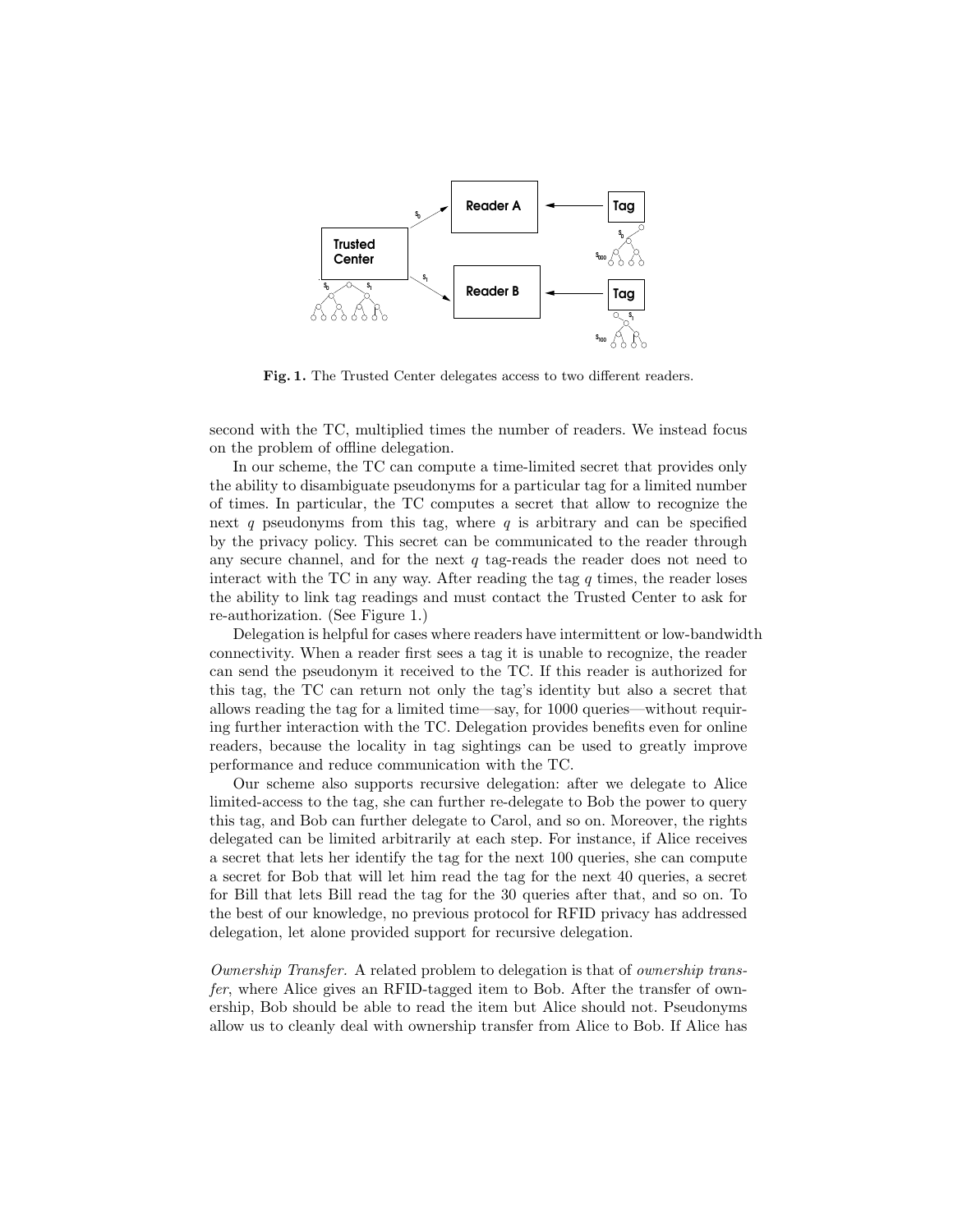| Scheme                                               |                      | $T_{Reader}$ $S_{Reader}$ | $T_{TC}$                         | $S_{TC}$ | $\#$ Msg |             | Comm Delegation? |
|------------------------------------------------------|----------------------|---------------------------|----------------------------------|----------|----------|-------------|------------------|
| OSK [8]                                              | $\vert$ O(N) O(N) NA |                           |                                  | NA       |          | O(1)        | No.              |
| AO [1] $\vert O(N^{2/3}) O(N^{2/3}) \vert$           |                      |                           | NA                               | NA       |          | O(1)        | No               |
| MW [6] $O(log N)$ $O(1)$ NA NA $O(log N)$ $O(log N)$ |                      |                           |                                  |          |          |             | N <sub>o</sub>   |
| Basic                                                | O(D)                 |                           | $O(D)$ $O(log N) O(2^{d_1})$ 1   |          |          | $O(\log N)$ | Yes              |
| <b>Optimized</b> $O(D)$                              |                      | O(D)                      | $O(\log N)$ $O(1)$ 1 $O(\log N)$ |          |          |             | Yes              |

Fig. 2. Comparison to previous RFID privacy schemes. Here  $T_{TC}$  and  $S_{TC}$  stand for the time and storage requirements of the Trusted Center, with the Reader requirements marked similarly. N is the total number of tags in the system,  $d_1$  is the depth of the Trusted Center's tree, and D is the number of tags delegated to a particular reader. In practice, we expect  $D \ll N$ . The Optimized Scheme uses a PRF to generate the TC's tree of secrets and truncates the tag outputs, as described in Section 6.

not been delegated the ability to disambiguate pseudonyms, no further work is needed: once Bob registers his ownership of this tag, the TC can simply deny any future requests from Alice to read this tag. If Alice has been delegated secrets that let her read this tag, we have two methods for ensuring Alice can no longer link a tag after it is passed to Bob. Both are described in more detail in Section 5.

Scalable Lookup. A major technical challenge in the design of such systems is how to make them scale to a large number of tags. Consider a TC with a database of N tags. Naively, decoding a pseudonym might require a linear scan through all N tag keys, which may not be practical for an RFID system with  $N = 10^6$ tags. Instead, we design a scheme with logarithmic complexity: the TC does just  $O(log N)$  work to disambiguate a pseudonym. In Figure 2, we compare our system to previous RFID pseudonym schemes.

Delegation incurs some performance overhead at the readers. In our scheme, a reader that has received  $D$  delegations will require  $O(D)$  work per tag queried. In practice we expect  $D$  will be small compared to the total number of tags; for example,  $D$  might be the number of tags in a single shipment of goods. Therefore, we expect this performance level to be adequate in practice.

## 3 Notation

We use a pseudo-random function (PRF)  $F: K \times \{0,1\}^n \to \{0,1\}^n$  and a pseudo-random generator (PRG)  $G: K \to K \times K$ . Also, we use  $G_0(k)$  and  $G_1(k)$  to denote the first and second part of  $G(k)$ , respectively, so that  $G(k)$  =  $(G_0(k), G_1(k)).$ 

In practice we might use AES as the PRF. Recent results on low-gate-count implementations of AES suggest that AES may be within reach for all but the lowest-end RFID tags [2]. We might also define the PRG in terms of the PRF, for instance defining G by  $G_b(k) = F_k(0^{n-1}b)$ , so that the tag needs only a single cryptographic primitive. One should be careful to ensure that the inputs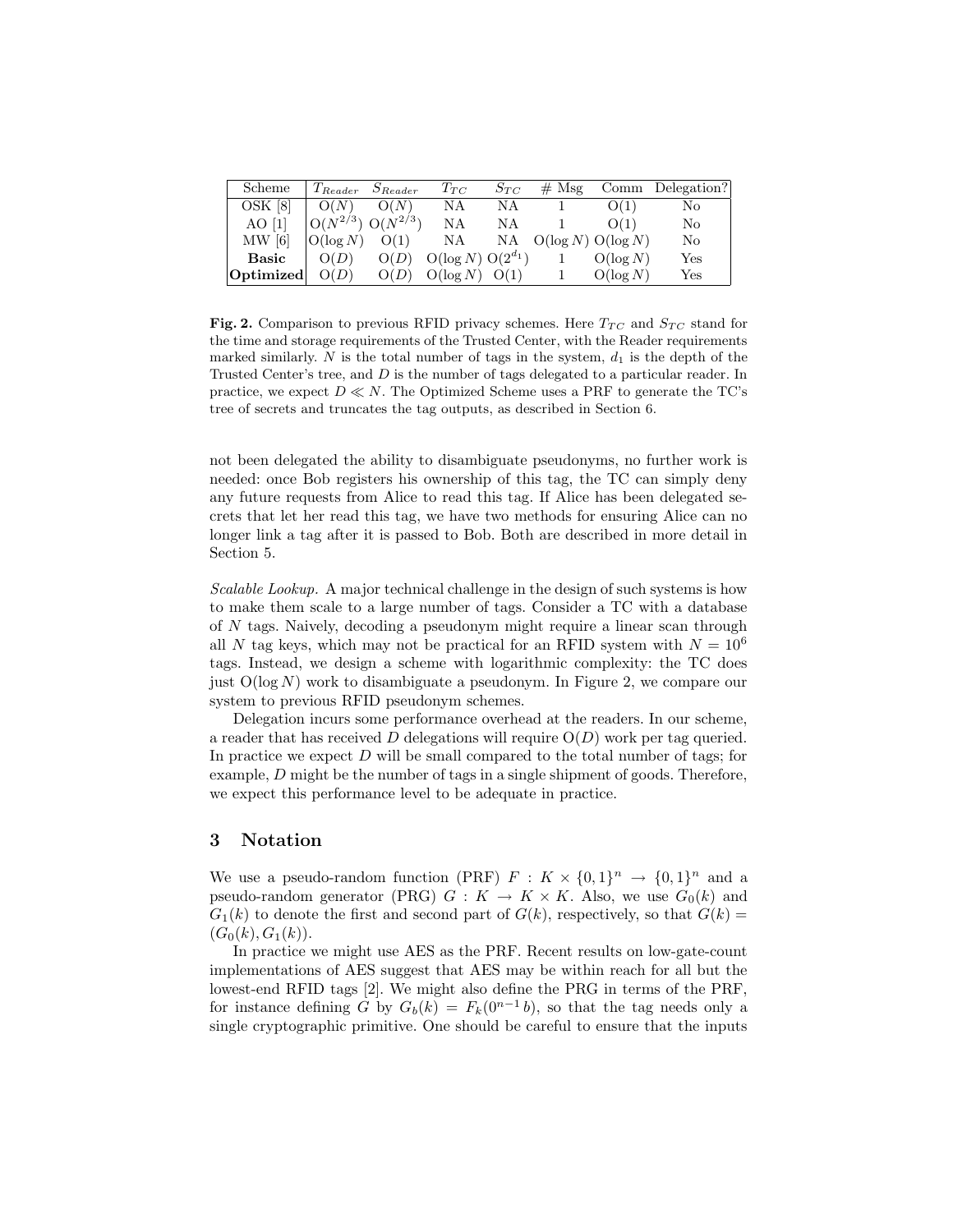

Fig. 3. An example tree of secrets for four tags in our RFID pseudonym scheme. The nodes drawn with solid lines correspond to secrets shared only between the tags T1,...,T4 and the Trusted Center. Each of these secrets is drawn uniformly at random and independently of each other. The dashed line nodes are secrets in delegation trees, where keys at child nodes are derived by the GGM construction from the key at their parent. On each read, a tag updates its state to use the next leaf in the delegation tree for its next pseudonym. To delegate limited-time access to a tag, the Trusted Center can give out subtrees of the delegation tree; for example, the immediate parent of 1 and 2 allows learning T1's identity in time periods 1 and 2, but not in time periods 3 and 4.

to the PRF when used for PRG-emulation are disjoint from the inputs to the PRF elsewhere in the protocol, for instance by having the first bit of the PRF input indicate which mode it is being used in.

If  $s \in \{0,1\}^*$  is a bitstring, we use  $s_{1..i}$  to denote the first i bits of s, and len(s) to denote the length of s (in bits). Also, we place the nodes of a complete depthd binary tree in one-to-one correspondence with  $\{0,1\}^{\leq d}$ , the set of bitstrings of length at most  $d$ . The empty string represents the root of the tree. If  $s$  is any internal node,  $s0$  and  $s1$  are used to represent its left and right children, respectively. Thus each bitstring of length  $\leq d$  identifies a node in the binary tree by specifying the path from the root that reaches it. We sometimes also use s to refer to the integer  $s_1 2^{n-1} + \cdots + s_{n-1} 2 + s_n$  obtained by viewing the string s as a number written in big-endian binary notation.

If  $f: S' \to T$  is a function and  $S \subseteq S'$ , let  $f|_S: S \to T$  denote the restriction of f to S. When given a function  $H: \{0,1\}^{\leq d_1} \to K$  defined on  $\{0,1\}^{\leq d_1}$ , we will extend it to a function defined on all of  $\{0,1\}^*$  using the recurrence  $H(s b) = G<sub>b</sub>(H(s)).$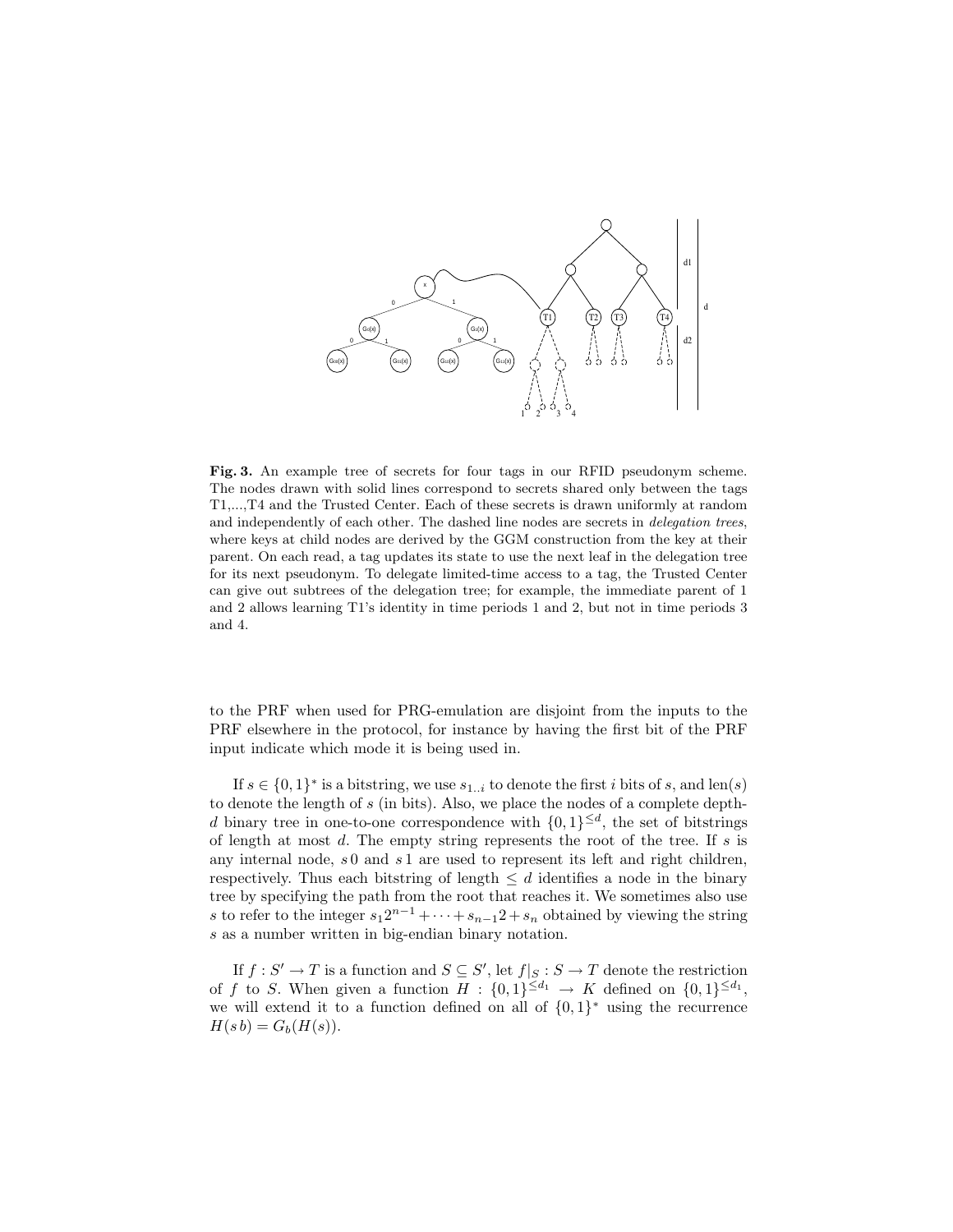Tag State: (initialized by TC.ENROLLTAG) c, a counter in  $\{0,1\}^d$ . S, a set with  $S \subseteq \{0,1\}^{\leq d_1}$ . h, where  $h: S \to K$ .

Algorithm Tag.Respond(): 1. Pick  $r \in_R \{0,1\}^k$  uniformly at random. 2. Set  $p := (F_{h(c_{1..1})}(r), F_{h(c_{1..2})}(r), \ldots, F_{h(c_{1..d})}(r)).$ 3. Set  $c := c + 1$ . 4. Return  $(r, p)$ .

Fig. 4. Algorithms and state for the RFID tag.

## 4 Our Protocol

Tree of Secrets. Our protocol is based around a tree of secrets of depth  $d = d_1 + d_2$ as shown in Figure 3. Each node in the tree has its own k-bit secret key. For simplicity, we describe our scheme in terms of a complete binary tree  $\{0,1\}^{\leq d}$ , though we will later generalize this to larger branching factors.

The first  $d_1$  levels of the tree contain node secrets that are chosen uniformly and independently at random by the Trusted Center during system initialization (see algorithm TC.GENTC in Figure 5). Each node at depth  $d_1$  corresponds to a unique tag. When the tag is enrolled into the system, it receives all keys on the path from its node to the root. Therefore, each tag only needs capacity to store  $d_1$  secrets.

The next  $d_2$  levels of the tree contain secrets that are derived using a GGM tree construction [3]: each node is labelled with a secret, and the secrets for its children are derived by applying a PRG. Knowing a secret at level  $\geq d_1$  allows computation of the secrets for every descendent in the subtree rooted at that node, but nothing else.

Formally, the TC chooses a function  $H: \{0,1\}^{\leq d_1} \to K$  uniformly at random, and  $H(s)$  denotes the key associated with node s in the tree. We extend the function  $H : \{0,1\}^{\le d_1} \to K$  to a function  $H : \{0,1\}^{\le d} \to K$  by the rule  $H(s b) = G_b(H(s))$  for all  $s \in \{0, 1\}^{\ge d_1}$ ,  $b \in \{0, 1\}$ . For the rest of this paper, we assume this extension is implicitly performed whereever necessary, and we do not distinguish between  $H$  and its extended version.

Each tag receives  $H|_S$  for some prefix-closed set  $S = \{t_{1..1}, \ldots, t_{1..d_1}\}$  corresponding to the path to the root. This means that the tag effectively learns the function  $H|_{S'}$ , where  $S' = \{t_{1,1}, \ldots, t_{1,d}\}$ , though it only needs to store the first  $d_1$  secrets in this list.

Tag Responses. Each tag T keeps a counter T.c. The counter identifies a leaf at level  $d$  of the tree; thus, each counter value corresponds to a new pseudonym for this tag. The tag responds to a query from a reader by generating a random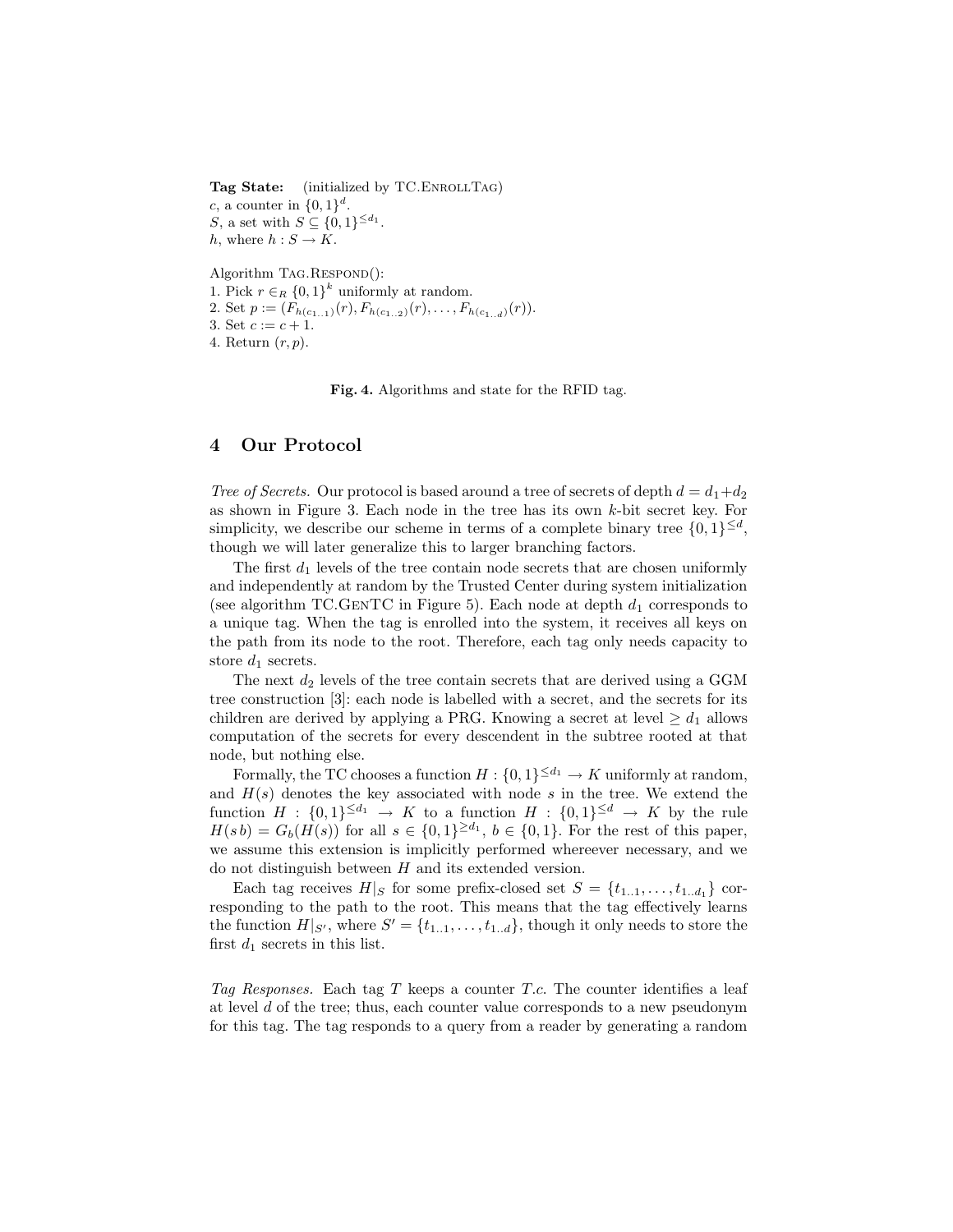number  $r$  and sending a pseudonym

$$
(r, p) = (r, (F_{h(c_{1..1})}(r), F_{h(c_{1..2})}(r), ..., F_{h(c_{1..d})}(r)))
$$

where the  $h(c_{1..i})$  values represent secrets along the path in the tree of secrets from the root to the tag's current leaf  $T.c$ . The tag then increments the counter c. See Figure 4.

Notice that because the counter  $c$  is incremented on each query, the tag will use a different path of secrets, and therefore a different pseudonym, for every query. This is what enables delegation, because we can give the reader a subtree of secrets that will expire after a certain number of tag reads. The tag's workload is quite modest: only  $d + d_2$  invocations of the PRF are needed per query. By varying the branching factor and depth of the tree, we can trade off between the complexity of Tag.Respond and the complexity for the reader. See Section 6.

*Decoding Pseudonyms.* Given a pseudonym  $(r, p)$ , it is possible to use the tree structure to efficiently decode this pseudonym and discover the identity of the tag that generated this pseudonym. The main idea is to use a depth-first search to find a path in the tree that matches the response p. We start at the root of the tree of secrets. At each node  $s$ , we can check whether the left child  $s_0$  or the right child s 1 matches entry  $p_i$  in the response by checking whether  $F_{s0}(r) = p_i$ or  $F_{s1}(r) = p_i$ , respectively. In this way, wrong paths can be quickly pruned. See TC.IDENTIFYTAG in Figure 5.

Given a pseudonym, this procedure lets the TC identify the tag's real identity ID. Based on the identity of the tag, the identity of the reader, and the privacy policy for this tag, the TC can then decide whether to reveal ID to the reader. This provides a mechanism for enforcing a privacy policy regarding which readers are allowed to learn which tag IDs.

Delegation. Our protocol also allows the TC to delegate access to a certain interval of pseudonyms to an offline reader. This can be thought of as allowing the reader to perform the mapping itself from a pseudonym  $(r, p)$  to the tag's identity ID, but only if the tag's counter value is in a prescribed interval  $[L, R]$ (for some  $1 \leq L \leq R \leq 2^d$ ).

Recall that each leaf of the tree corresponds to a different pseudonym for a tag. To delegate access to leaves in an interval  $[L, R]$ , the Trusted Center first determines the smallest set  $S \subseteq \{0,1\}^{\ge d_1}$  of tree nodes that cover the interval [L, R]. We say that S covers [L, R] if for all  $x \in [L, R]$ , there exists  $s \in S$  so that s is a prefix of x. The Trusted Center then sends  $H|_S$  to the reader along with the tag's identity. Now, when the reader sees the pseudonym  $(r, p)$ , the reader no longer needs to communicate with the Trusted Center. Instead, the reader can perform a depth-first search starting at each node in  $S$ , since  $H|_S$  contains everything the reader needs to know to perform this search. See Figures 5 and 6.

After the tag updates itself past the leaf  $R$ , however, the reader can no longer recognize any subsequent pseudonyms from this tag. This is because the counter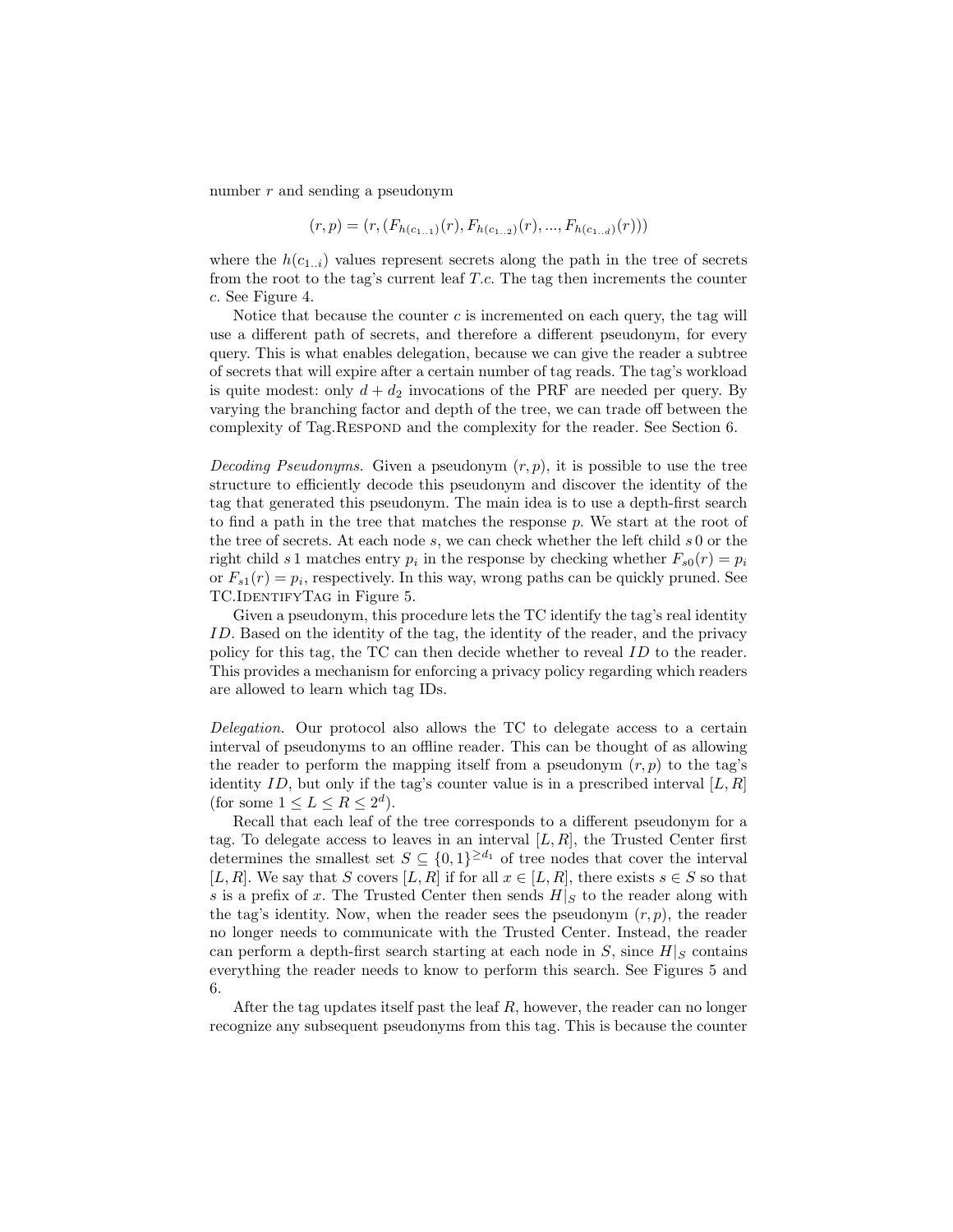TC State:  $H: \{0,1\}^{\leq d_1} \to K$ , a function.

Algorithm TC.GenTC():

1. Let  $H: \{0,1\}^{\le d_1} \to K$  be a random function, i.e., pick  $H(s) \in_R K$  uniformly at random for each bitstring  $s$  of length at most  $d_1$ .

Algorithm  $TC.ENROLLTAG(ID)$ :

- 1. Find the smallest integer  $t \in \{0,1\}^{d_1}$  that hasn't been assigned to any other tag. Assign  $t$  to this tag.
- 2. Set  $S := \{t_{1..j} : 1 \leq j \leq d_1\}.$

3. Return  $(t \, 0^{d_2}, S, H|_S)$  as the state for this tag.

Algorithm  $TC.DEEGATE(L, R)$ :

1. Let S denote the minimal subset of  $\{0,1\}^{\ge d_1}$  such that for all x with  $L \le x \le R$ , there exists  $s \in S$  so that s is a prefix of x.

2. Return  $H|_S$ .

Algorithm TC.IDENTIFYTAG $(r, p)$ : 1. Return DFS $(r, p, 1, \epsilon)$ , where  $\epsilon$  denotes the empty bitstring.

Algorithm  $DFS(r, p = (p_1, ..., p_d), i, s)$ : 1. If  $i = d + 1$ , return  $\{s_{1..d_1}\}.$ 2. Set  $ids := \emptyset$ . 3. If  $F_{H(s\,0)}(r) = p_i$  then set  $ids := i ds \cup \text{DFS}(r, p, i + 1, s\,0).$ 4. If  $F_{H(s\,1)}(r) = p_i$  then set  $ids := is \cup \text{DFS}(r, p, i + 1, s\,1)$ . 5. Return ids.

Fig. 5. Algorithms and state for the Trusted Center.

Tag.c will have updated past the subtree of secrets known to the reader. The reader's access to the tag has effectively expired, and at this point the reader must re-apply to the TC if it wants continued access.

Note that decoding a pseudonym takes the reader  $O(D)$  invocations of the PRF (for  $D = |S|$ ), since the reader must check every value in its delegated subset  $S$  for a match with the tag's response.

Second Version: Eliminating the Counter. In low- and middle-end RFID technologies, writing permanent state such as a counter on each tag read may be difficult, making our first protocol inapplicable. For example, the EPC Gen II specification requires a random number generator, but EPC tags are read at a distance of several meters and may not have enough power available for writes.

We now design a second version of the protocol that eliminates the need for updateable non-volatile state, assuming the tag can generate random numbers on demand. We replace the counter Tag.c with a d-bit value whose first  $d_1$  bits are fixed at the unique value  $t$  (as before) and whose last  $d_2$  bits are chosen uniformly at random for each query. Thus, the tag uses the same subtree to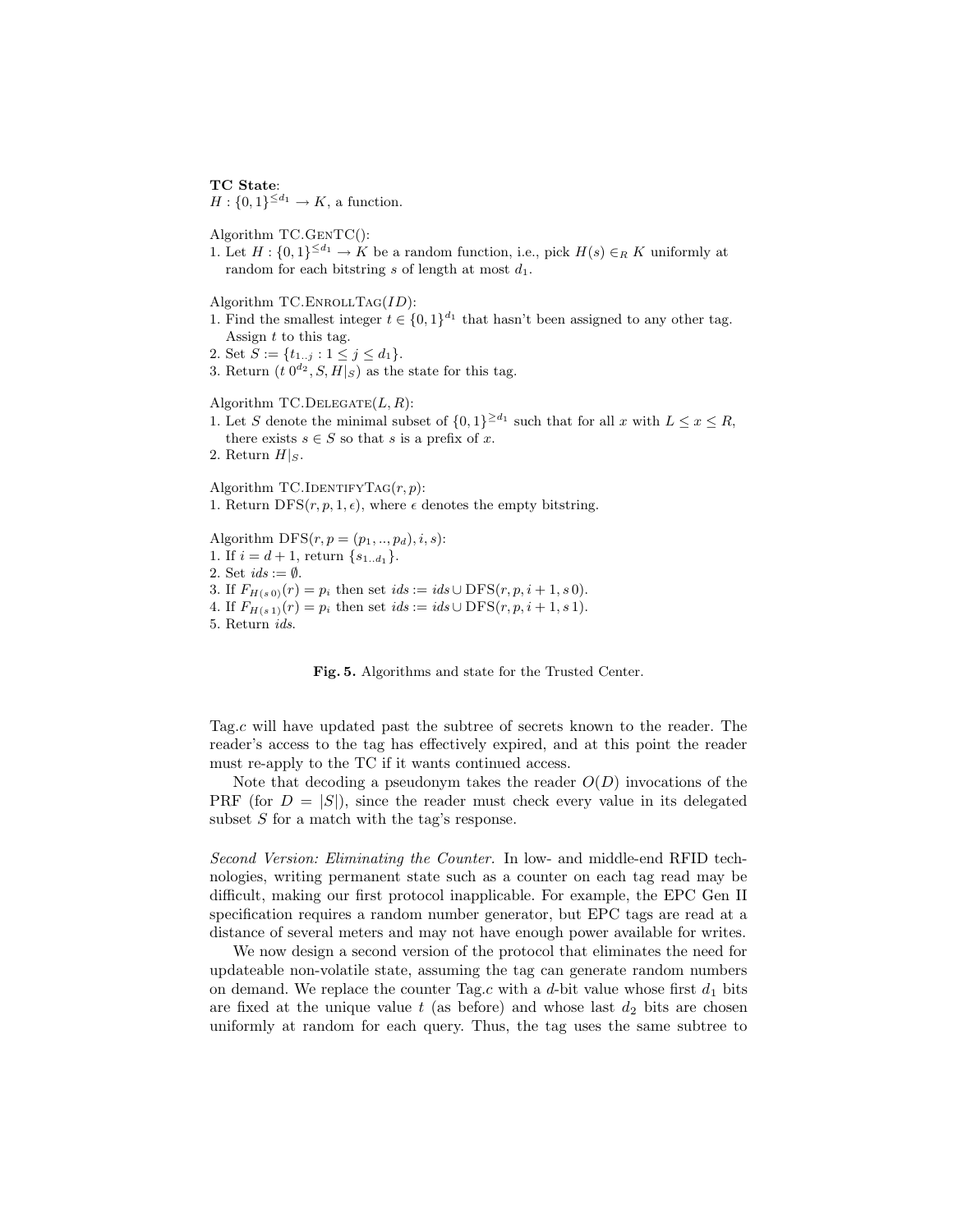Reader State: (updated by TC.DELEGATE)  $h: S \to K$ , for some  $S \subseteq \{0,1\}^{\geq d_1}$ , with S initialized to  $\emptyset$ .

Algorithm READER.IDENTIFYTAG $(r, p)$ : 1. Set  $ids := \emptyset$ . 2. For each  $s \in S$  such that no prefix of s is in S, do: 3. Set  $ids := ids \cup DFS(r, p, len(s) + 1, s)$ .

4. Return ids.

Fig. 6. Algorithms and state for the reader.

generate pseudonyms, but instead of walking along the leaves from left to right one at a time, it instead picks a random leaf each time it is read. The Trusted Center's algorithms remain unchanged in either case. Unfortunately, the second version of our protocol does not support time-limited delegation or ownership transfer.

Security and Privacy. Our protocol provides replay-only security against impersonation attack and privacy against a radio-only adversary. Informally, this is because each pseudonym emitted by a tag is indistinguishable from other pseudonyms unless the secret keys are known; we give formal definitions and proofs in the full version of the paper [5].

Our protocol provides replay-only security against impersonation attack even if an adversary can compromise tags. This is because each tag has at least one secret not shared with any other tag; to perform a successful non-replayed impersonation, the adversary would need to predict the value of a PRF keyed with such a secret.

Privacy, on the other hand, degrades under tag compromise. This is because tags may share secrets in the tree of secrets. The amount of degradation depends on the branching factor of the tree. At one extreme, a single-level tree with a branching factor of  $N$  loses no privacy under tag compromise. At the other extreme, two randomly chosen tags in a binary tree have a chance of  $1/2^k$ of sharing  $k$  secrets. Each deployment can pick the branching factor that makes the best tradeoff between privacy loss under tag compromise and reader complexity. Even at high branching factors, however, our scheme provides benefits via delegation.

## 5 Ownership Transfer

Ownership transfer in RFID is the following problem: Alice gives an RFID tag to Bob. How do we prevent Alice from later reading the RFID tag? This problem is crucial for limiting the trust required in readers which may need to read tags at some point in the tag's lifetime.

In the case that Alice has not been delegated access to the RFID tag, ownership transfer in our model is simple. The Trusted Center is notified of the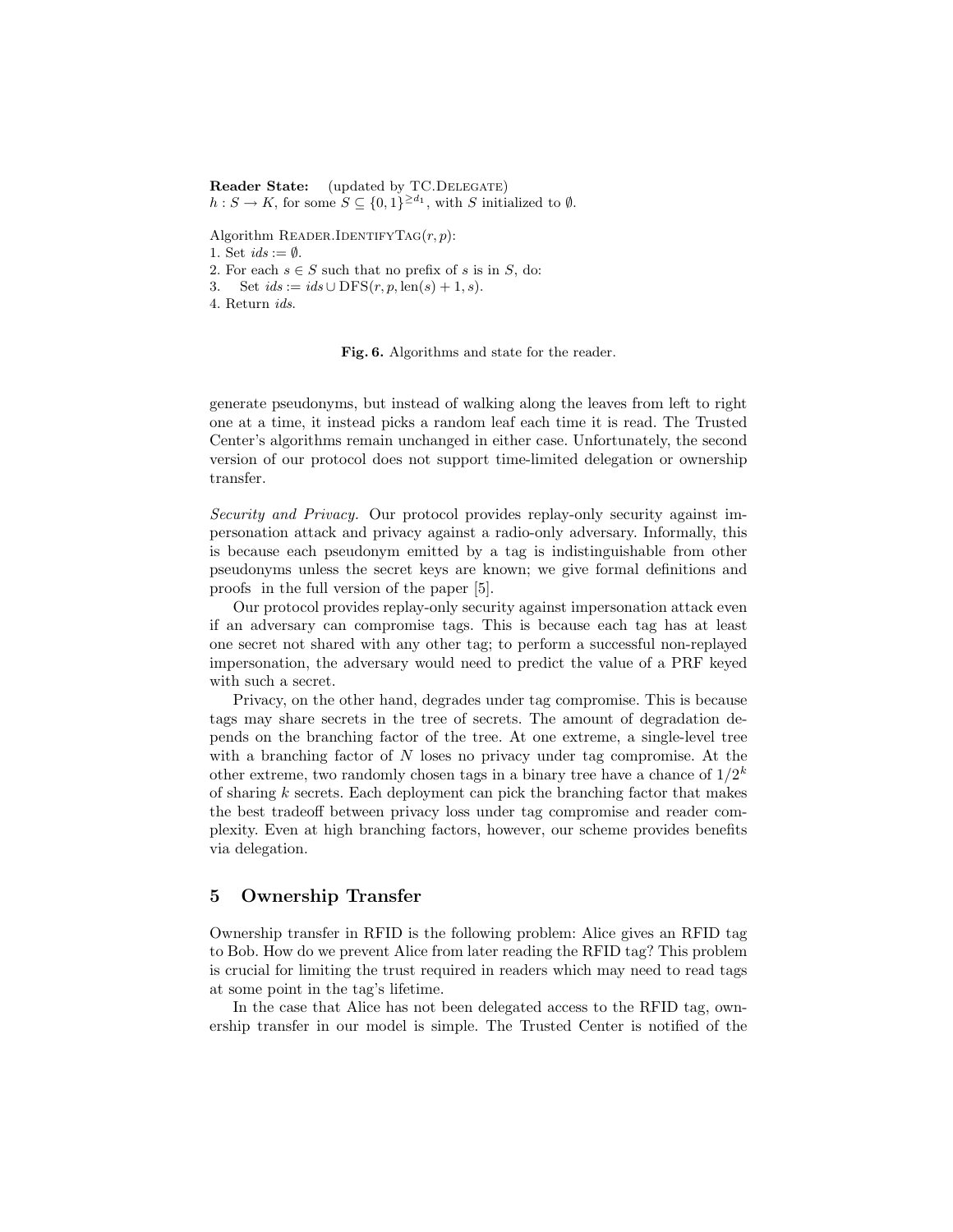transfer and updates a privacy policy associated with the tag. Afterwards, Alice requests access to the tag's ID. The Trusted Center then checks the privacy policy, sees Alice no longer owns the item, and denies access. In case Alice has been already been delegated access to the tag, we introduce two methods for ownership transfer.

Soft Killing. In the first method, soft killing, Bob queries the Trusted Center and learns how many leaves were delegated to Alice. Suppose this number is  $k$ . Bob then reads the tag  $k+1$  times. The tag will then have updated past Alice's access, so she will no longer be able to disambiguate the tag's pseudonyms. Notice that even if Bob knows how many leaves were delegated to Alice, he still cannot distinguish a tag delegated to Alice from any other tag without Alice's help; this is because the tag will emit a new, pseudorandom, pseudonym on each read. Therefore knowing the number of leaves delegated to Alice does not hurt the privacy of our protocol.

The benefit of soft killing is that it does not require shared secrets between the tag and reader. The downside is that soft killing requires many tag reads. Soft killing also opens up the possibility for a denial of service attack if an adversary reads the tag many times; Alice can recover from this by simply asking the Trusted Center to delegate more access.

Increasing The Tag Counter. In the second method, we allow Bob to increase the counter on a tag from  $c$  to  $c'$ . Bob does so by sending the tag a random seed r, after which Bob and the tag can perform mutual authentication and establish a secure channel with the shared secret  $F_{h(c)}(r)$ . Bob then sends c', plus a proof that Bob knows the secret for the leaf  $c'$ , to the tag over the secure channel. The tag checks that  $c' > c$ , so Bob can only increase the tag's counter, not decrease it. By doing so, Bob can "leapfrog" the tag over Alice's delegated leaves and be sure that Alice can no longer read the tag. Increasing the counter requires only one read, but also requires the tag to implement a substantially more complex protocol.

#### 6 Optimizations and Weakening Assumptions

Reducing TC Storage. In our protocol as described, the Trusted Center must generate and store  $2^{d_1+1}$  independent random values. We can reduce this storage to a single key by instead having the Trusted Center use a PRF with a master key mk that is never revealed to any other party. The PRF evaluated at a nodeID yields the secret for the node:  $H(s) = F_{mk}(s)$  for  $s \in \{0, 1\}^{\le d_1}$ .

Random Number Generation. In some RFID technologies, it may be difficult to generate random numbers. If the tag can support writable non-volatile state, we can replace the random number generator with a PRF run in counter mode. See Figure 7. We stress that the key  $rk$  used for random-number generation is not shared with any reader at any time.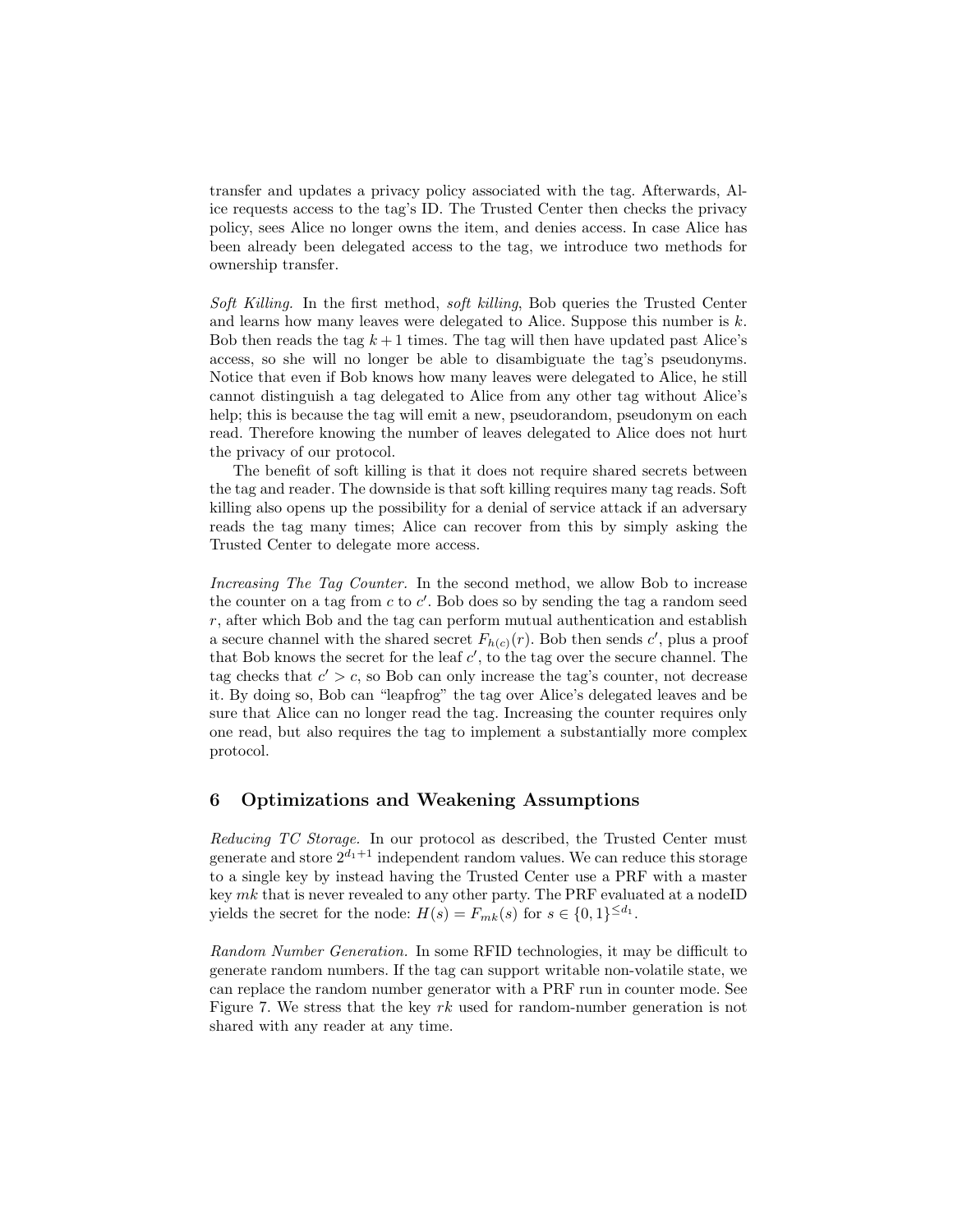PRNG.INITIALIZE() 1. Initialize ctr to 0. 2. Pick secret key  $rk \in_R K$ . PRNG.GETNEXTNONCE() 1. Return  $F_{rk}(\texttt{ctr++}).$ 

Fig. 7. Generating nonces with a PRF and a counter.

|                        |                    |            | Number of Tags Tag Storage Communication Tag Computation Reader Computation |
|------------------------|--------------------|------------|-----------------------------------------------------------------------------|
| $\Omega$ <sup>20</sup> | $128$ bits         | $158$ bits | $6 \cdot 2^{10}$                                                            |
| $20^{\circ}$           | $192 \text{ bits}$ | $168$ bits | $7 \cdot 2^{10}$                                                            |
| $\Omega$ <sup>40</sup> | $256$ bits         | 178 bits   | $8 \cdot 2^{10}$                                                            |

Fig. 8. Concrete resource use of our scheme for some example parameters. We use a branching factor of  $2^{10}$  in all cases, use a 64-bit r value with truncation, and we assume tags will be read at most  $2^{20}$  times. Tag and reader computation are both measured in expected number of PRF evaluations.

Truncating PRF Values. Instead of sending full PRF values in a tag response, it is more efficient to send truncated versions. This reduces communication overhead at the cost of following false paths during the depth-first search. To avoid misidentification of tags, we recommend truncating only at the internal nodes and sending the full-length PRF output at the leaves. If internal nodes are truncated to a bits, the tag's response becomes  $(r, p)$  where  $p :=$  $(F_{h(c_{1..1})}(r) \mod 2^a, ..., F_{h(c_{1..d-1})}(r) \mod 2^a, F_{h(c_{1..d})}(r))$ . With full-length values at the leaves, the probability of misidentification is negligible.

When PRF responses are truncated, identifying a tag requires searching through the tree, and this search might follow false paths that do not correspond to the true tag identity. If the branching factor is exactly  $2<sup>a</sup>$ , it is possible to show that the search process is a birth-death process and that the expected complexity of the search is  $O(2^a \times \lg N) = O(2^a \times d)$ .

Branching Factor and Concrete Examples. Truncation greatly reduces communication overhead while only slightly impacting the complexity of tag identification. For instance, with a binary tree of depth  $d = 40$ , we might truncate PRF values to 1 bit at internal nodes and use a 64-bit PRF output at the leaves. With these parameters, the response  $p$  will be 103 bits long, while the search complexity remains minimal.

In practice, we would use trees with branching factors much larger than 2. A larger branching factor reduces the depth of the tree, thus reducing tag storage and computation, at the cost of more computation for the Trusted Center and reader. For example, consider an RFID system with  $N = 2^{20}$  tags, each of which will be read at most  $2^{20}$  times. We construct a four-layer tree of secrets with branching factor  $1024 = 2^{10}$  at all levels. Each tag stores two 64-bit secrets  $s_1, s_2$ , with the second secret being the root of a GGM tree that covers the final two tree levels. Each pseudonym requires two PRF invocations to compute  $s_3$ ,  $s_4$  and four PRF invocations to compute the response. Total tag storage is  $2 \cdot 64 = 128$ bits and total tag computation is 6 applications of the PRF. If we truncate the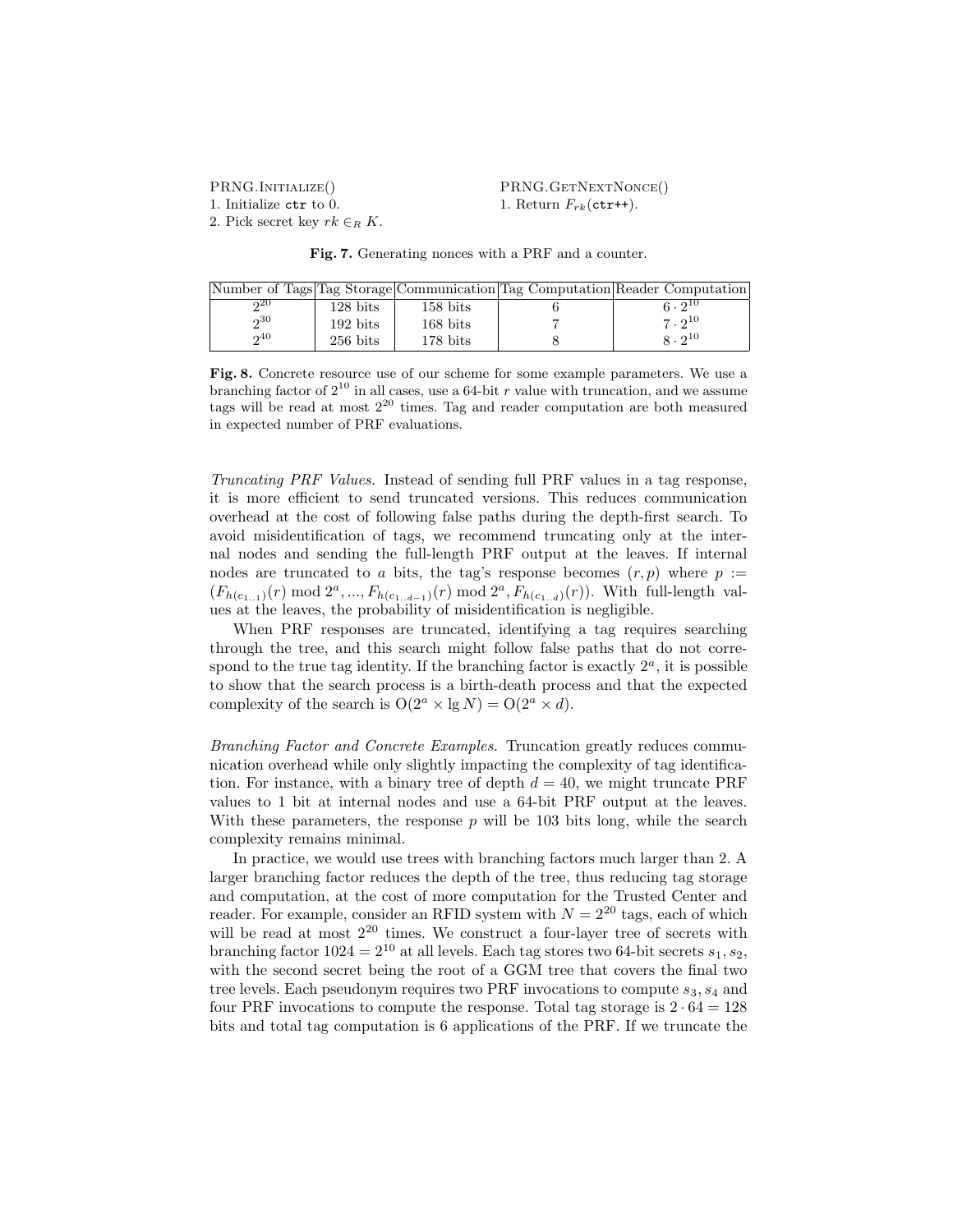tag's responses to 10 bits at internal nodes and 64 bits at the leaf, and use a 64-bit r, the tag's total communication is  $64 + 30 + 64 = 158$  bits. The work for the reader, on the other hand, is only  $6 \cdot 2^{10}$  applications of the PRF. We show concrete parameters for this and some other examples in Figure 8.

# 7 Related Work

Weis et al. provide "hash lock" protocols for private mutual authentication [9]. As we have discussed, mutual authentication is not needed in scenarios when only tag identification is required, and it incurs significant performance costs. Their schemes also require readers to perform work linear in the number of total tags and do not support time-limited delegation to offline readers. Because they choose independent secrets for each tag, however, they do not suffer from privacy loss under tag compromise.

Molnar et al. show how to use a tree of secrets to achieve mutual authentication protocol with complexity logarithmic in the number of tags [6]. Their scheme requires at least 3 rounds of communication between tag and reader, while we use only one message from tag to reader. More importantly, their work does not support delegation, nor does it work with legacy readers. Our work uses a similar tree construction to achieve logarithmic work, but applies the idea to RFID pseudonyms. Our recursive tree-walking scheme has some similarities with the traitor tracing scheme of Naor et al. [7].

Ohkubo et al. introduce a scheme for RFID pseudonyms [8]. In their protocol, recovering the tag identity requires work linear in the number of possible tags, while we achieve logarithmic work. They propose storing the expected next output of each RFID tag as an optimization, but this cannot be kept up to date unless without online reader-TC interaction on every tag read. Avoine and Oechslin propose a time-space tradeoff technique that improves the complexity of the Ohkubo et al. protocol to  $O(N^{2/3})$  time with a table of size  $O(N^{2/3})$ , but their protocol does not support delegation as ours does [1]. Both protocols could be extended to support a form of delegation by giving out the individual secrets for each time period, but this requires much more state on the reader. On the other hand, both schemes avoid the problem of privacy loss under tag compromise, because all tags have independently chosen secrets.

The time-memory tradeoff of Avoine and Oeschslin also requires picking a hash chain length in advance. Once a tag exceeds the number of readings set by this length, the entire table must be recomputed before that tag can be read. This is a problem because readers may read a tag 50 times per second. Further, there are active attacks that violate our privacy goals. An adversary that has the ability to trigger a legitimate reader to query a tag and learn whether the reader accepts or rejects can determine if the tag has been read more times than provided for by the hash chain length; this would enable the adversary to distinguish tags. While these concerns are alleviated by longer chain lengths, these lengths also increase the amount of space and time required for the timememory tradeoff.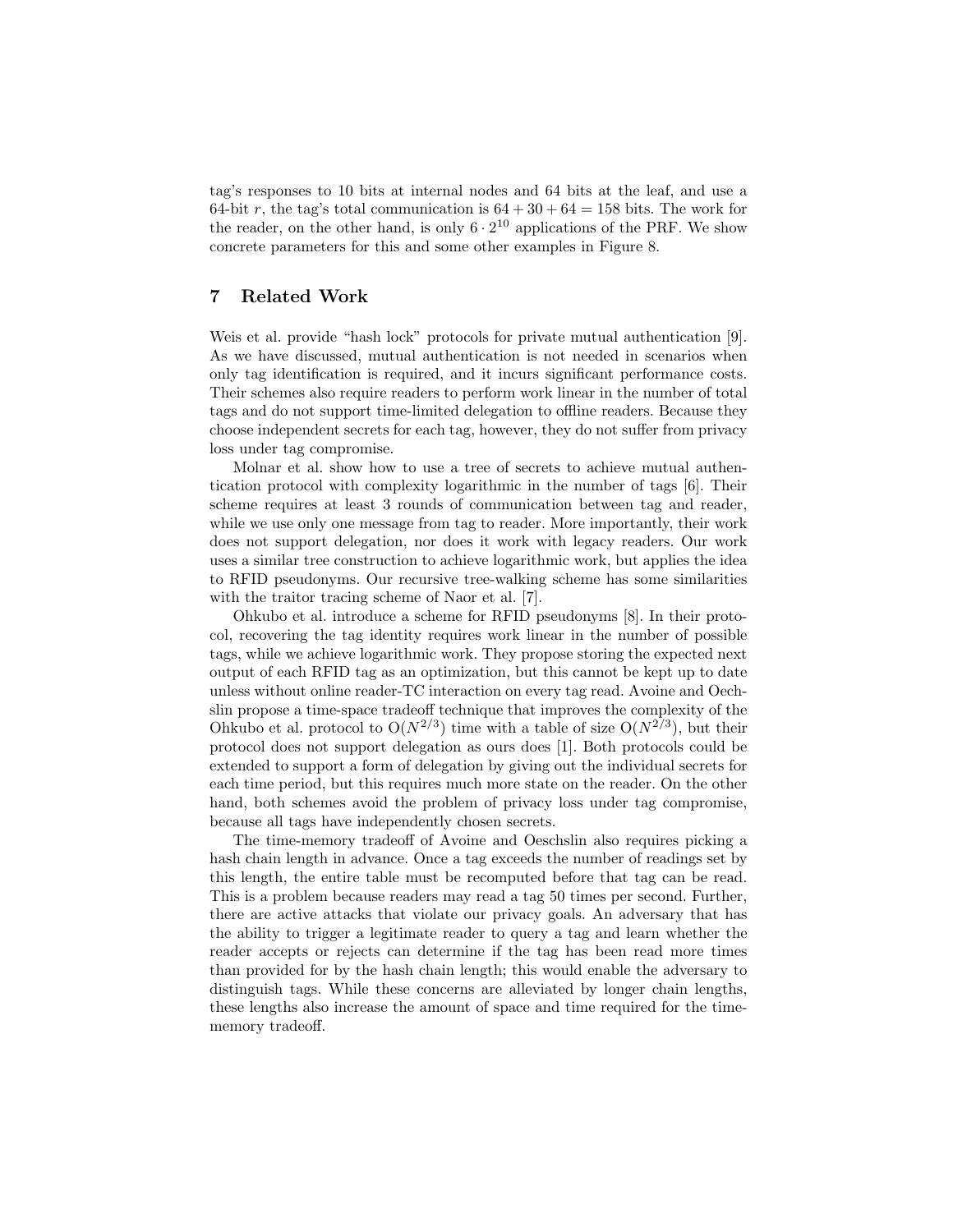Juels gives a scheme for one-use RFID pseudonyms [4]. Unlike our protocol, Juels's scheme does not require a PRF; a simple XOR is enough. Juels also discusses methods for rotating and changing pseudonyms to support ownership transfer. His protocol, however, only allows a tag to emit a limited number of pseudonyms before it must be refreshed through interaction with a trusted reader. Juels outlines an extension to the protocol which removes this restriction using a PRG, but this method requires tight synchronization between reader and tag. Further, his protocol does not work with legacy readers, and it does not support delegation as ours does. Again, in Juels's system, compromising one tag does not aid the adversary in identifying another.

# 8 Conclusions

We have described a new cryptographic protocol for RFID privacy. In our scheme, tags generate pseudonyms that can only be decoded with knowledge of the appropriate secrets, and privacy is protected by controlling which parties are given access to these secrets. The key ingredient of our protocol is a set of secrets organized in a tree format. This tree structure enables many powerful features, including support for legacy readers, disconnected operation, flexible privacy policies, delegation to authorized readers, time-limited delegation, recursive delegation, and ownership transfer between users. At the same time, our scheme is practical and scalable: it requires only a few PRF invocations and a modest amount of communication between the tag and reader, even for very large deployments. We believe our protocol could enhance the privacy protection for a wide range of current and future deployments of RFID technology.

### 9 Acknowledgements

We thank Gildas Avoine, Michael Backes, Trevor Burbridge, Etienne Dysli, Arnaud Jacquet, Pascal Junod, Vivekanand Korgaonkar, Philippe Oechslin, and the anonymous reviewers for helpful comments. The authors also gratefully acknowledge support from NSF grant CCR-0093337, the Sloan Research Fellowship, and British Telecom. David Molnar was supported by an Intel OCR Fellowship and an NSF Graduate Fellowship.

# References

- 1. Gildas Avoine and Philippe Oechslin. A scalable and provably secure hash-based RFID protocol. In IEEE PerSec, 2005.
- 2. Martin Feldhofer, Sandra Dominikus, and Johannes Wolkerstorfer. Strong authentication for RFID systems using the AES algorithm. In CHES, 2004.
- 3. Oded Goldreich, Shafi Goldwasser, and Silvio Micali. How to construct random functions. J. ACM, 33(4):792–807, 1986.
- 4. Ari Juels. Minimalist cryptography for RFID tags, 2003. http://www.rsasecurity. com/rsalabs/staff/bios/ajuels/publications/minimalist/index.html.